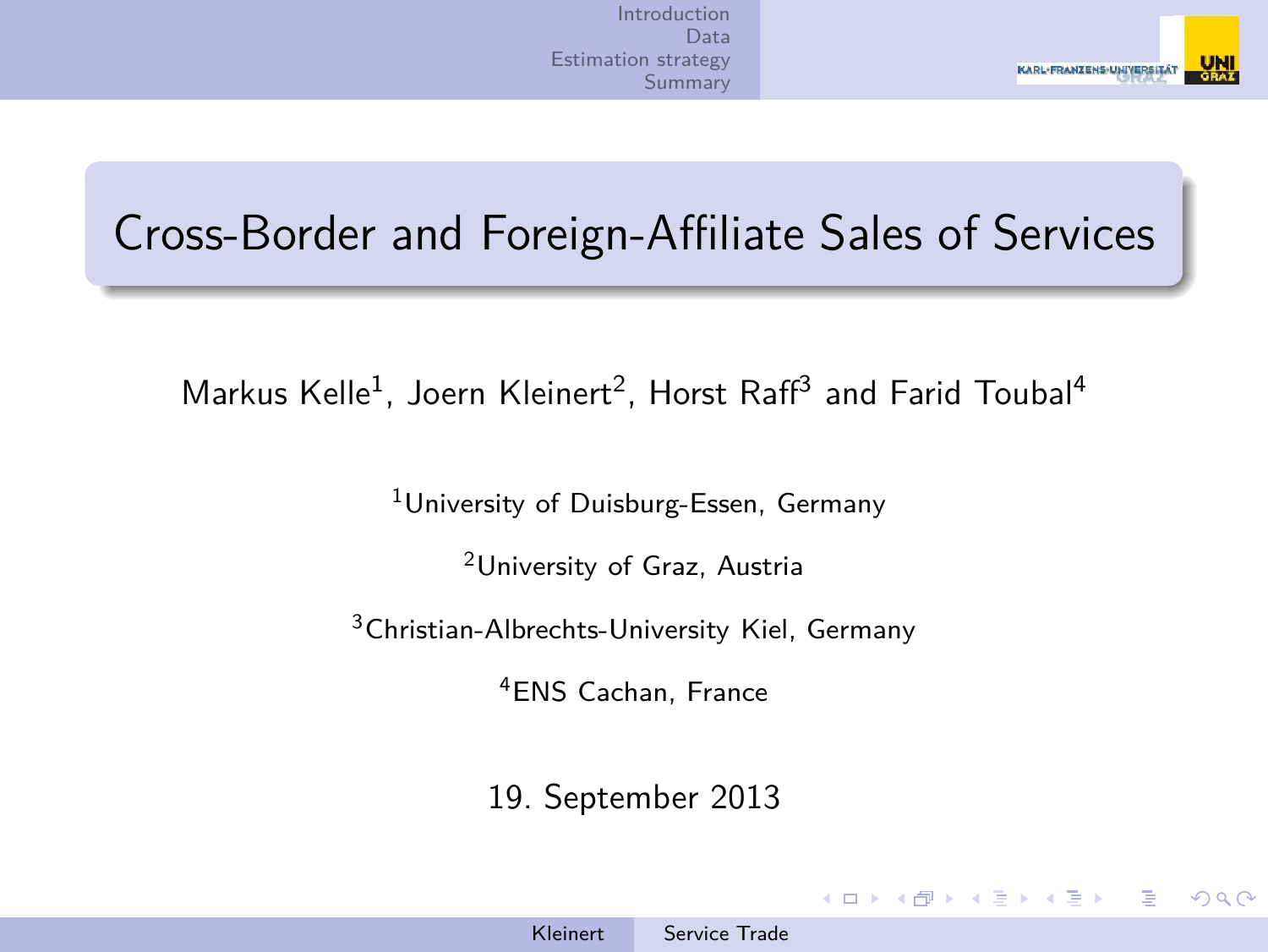

#### Global service trade

- **•** Service trade has increased at least as fast as trade in goods in the last two decades
- **•** Improvements in tradability of services result from
	- **•** Digitalization
	- Progress in communication technology
	- Growing network of multinational firms
- **•** Service trade has become important in WTO negotiations
- Service trade has been fostered by deregulation on other levels (EU Service directive)

<span id="page-1-0"></span>**≮ロト ⊀何 ▶ ⊀ ヨ ▶ ∢ ヨ ▶** .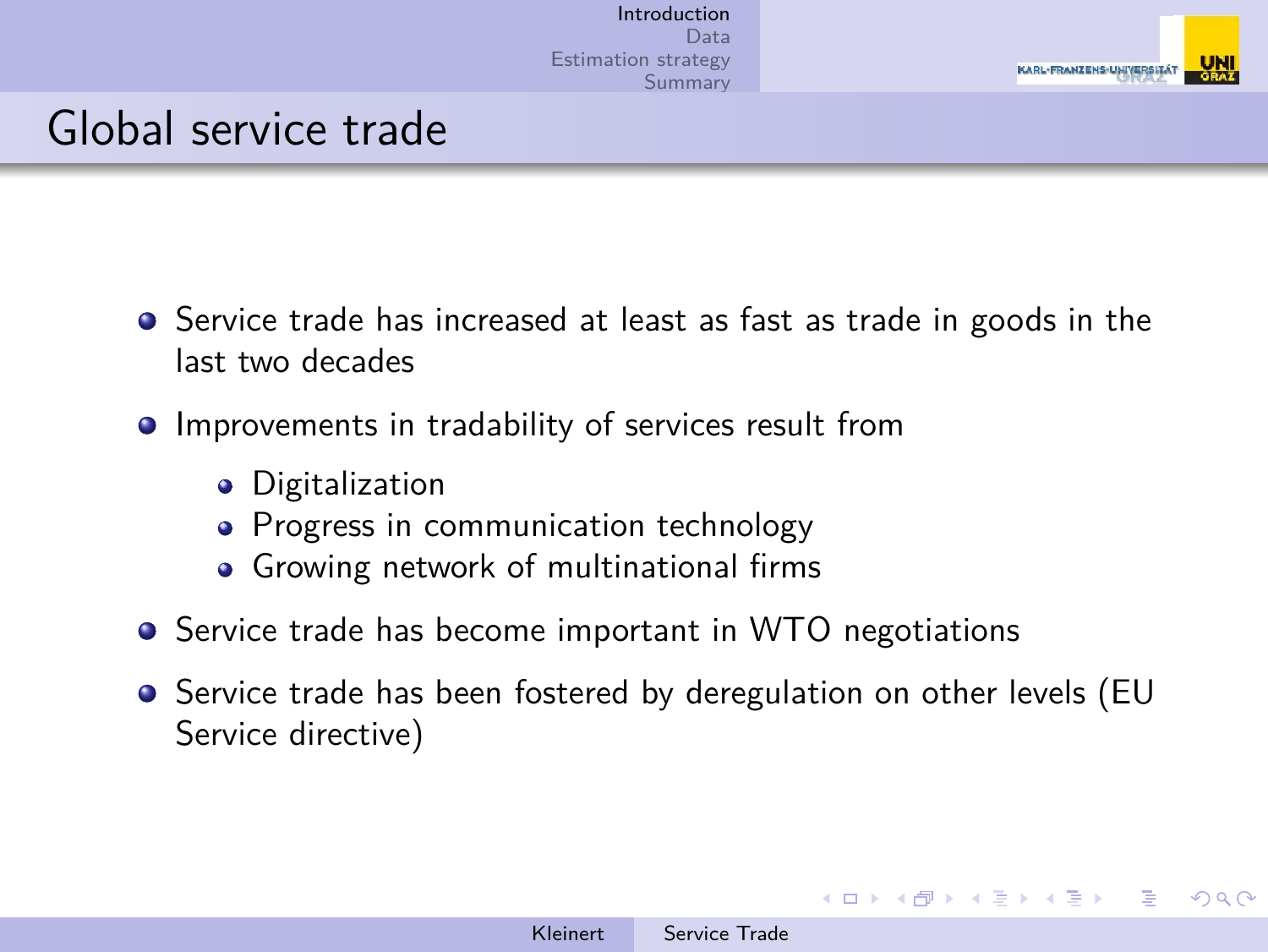

 $\Omega$ 

# (German) Service Trade is Trade in Business Services: Service Trade by Category, 2001-2010 in billion Euro

| Category      | <b>Imports</b> | <b>Exports</b> | Category      | <b>Imports</b> | <b>Exports</b> |
|---------------|----------------|----------------|---------------|----------------|----------------|
| Transport     | 372.2          | 398.7          | Construction  | 56.2           | 78.1           |
| Insurance     | 324.4          | 321.6          | Finan Serv    | 38.8           | 61.5           |
| R&D           | 91.9           | 102.2          | Communication | 43.6           | 29.7           |
| Comp./Inform. | 75.5           | 80.5           | Travel        | 68.9           | 4.4            |
| Busin, Serv.  | 287.1          | 232.7          | Other Serv.   | 86.6           | 46.8           |
| Total         | 1460.3         | 1367.0         |               |                |                |

Source: Biewen et al. (2013) Microdatabase: Statistics on international trade in services. Technical Documentation, Deutsche Bundesbank.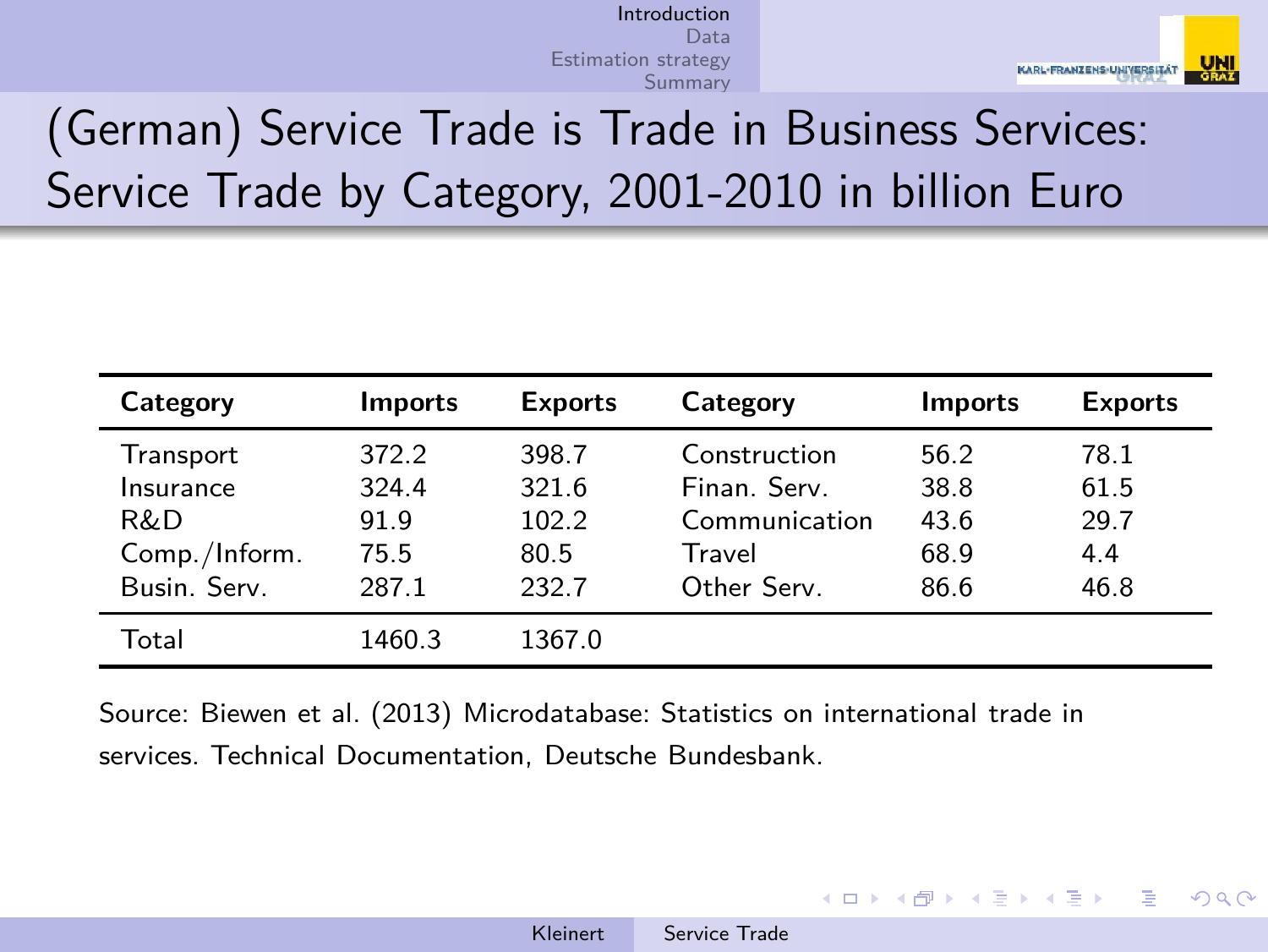

### Service Trade is mainly Business-to-Business

- **•** Services are an important input in the value chain of many producers
- There are many more importers (163,442) than exporters (39,948)
- The concentration in both importing and exporting are high:
	- Firms that import from more than 50 countries (0.5% of the firms) import 48*.*5% of the value
	- Firms that export to more than 50 countries (0.9% of the firms) export 48*.*1% of the value
- Many importers and exporters are from the manufacturing sector
- Many importers and exporters are units of multinational firms

イロメ イ何メ イヨメ イヨメ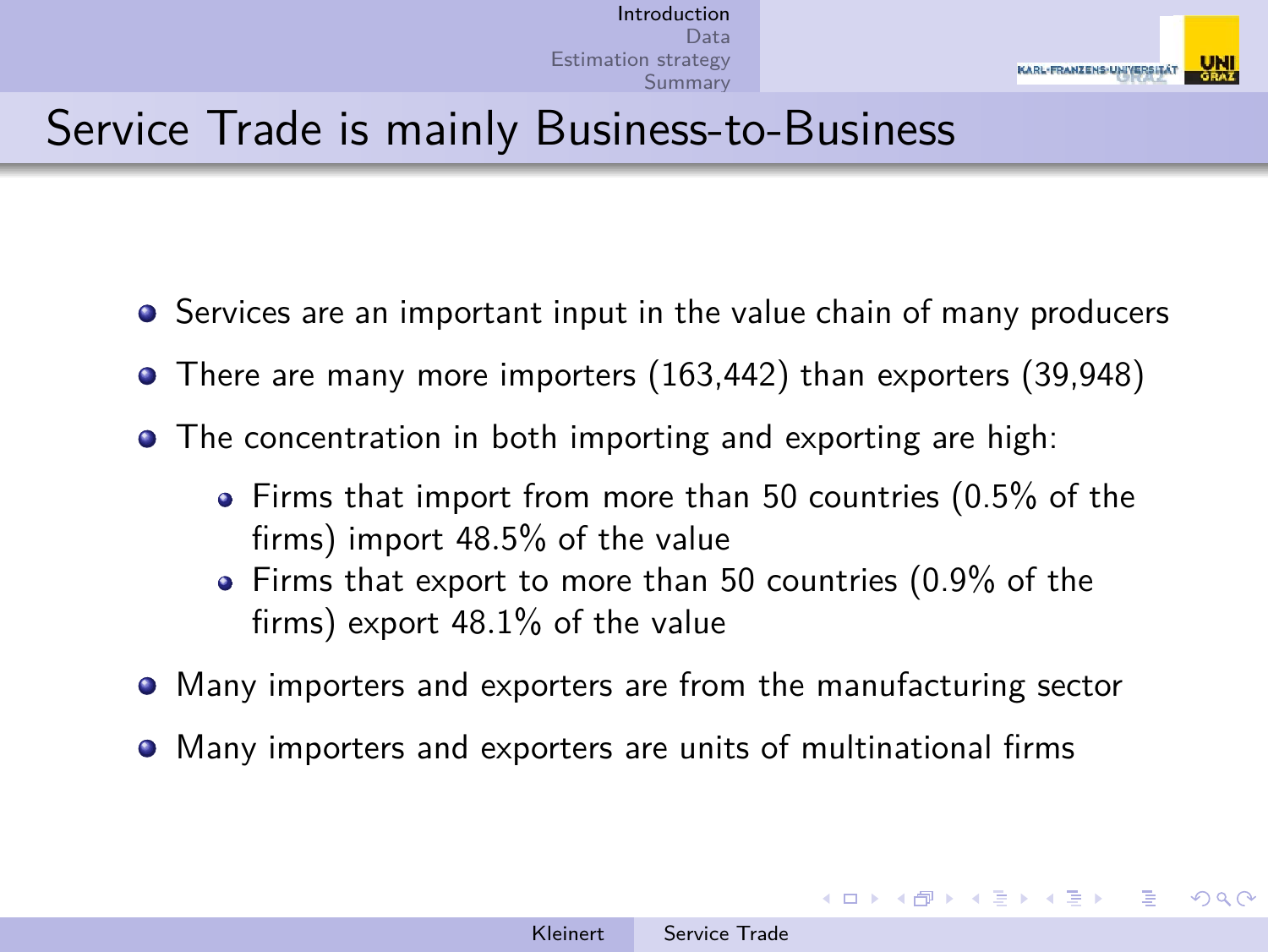

### Service trade pattern at the micro level

- WTO distinguishes four modes
	- Mode 1, 2, and 4 collapsed into one category: cross-border supply
	- Mode 3 commercial presence
- We study the (export) choice between commercial presence and cross-border supply
	- Value added generated at home or abroad
	- Commercial presence is more strongly affected by foreign regulation
- Do firms actually face a discrete choice?
- How strongly is this choice affected by political barriers?

**≮ロト ⊀何 ▶ ⊀ ヨ ▶ ∢ ヨ ▶** .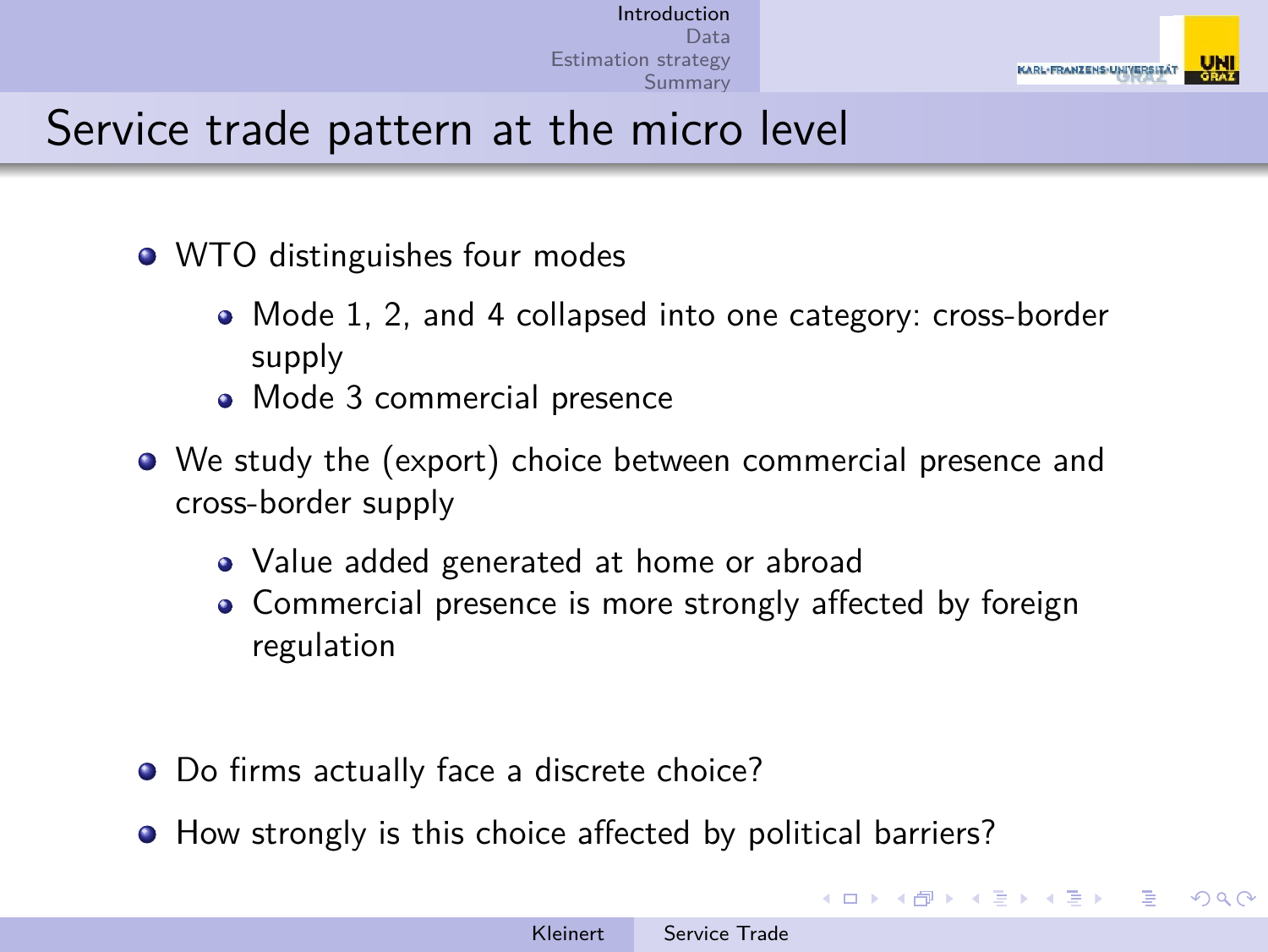

 $\Omega$ 

#### Choice of channel

- The research that is based on aggregate data...
	- often finds the channels to be complements
	- finds sector characteristics to be important
	- is likely to be affected by aggregation biases
	- finds attractive markets usually to attract service trade through both channels
- We study the channels at firm level and find...
	- strong evidence for a discrete choice
	- **•** firm characteristics to be the main drivers of the decision
	- sector characteristics of trading firms to be important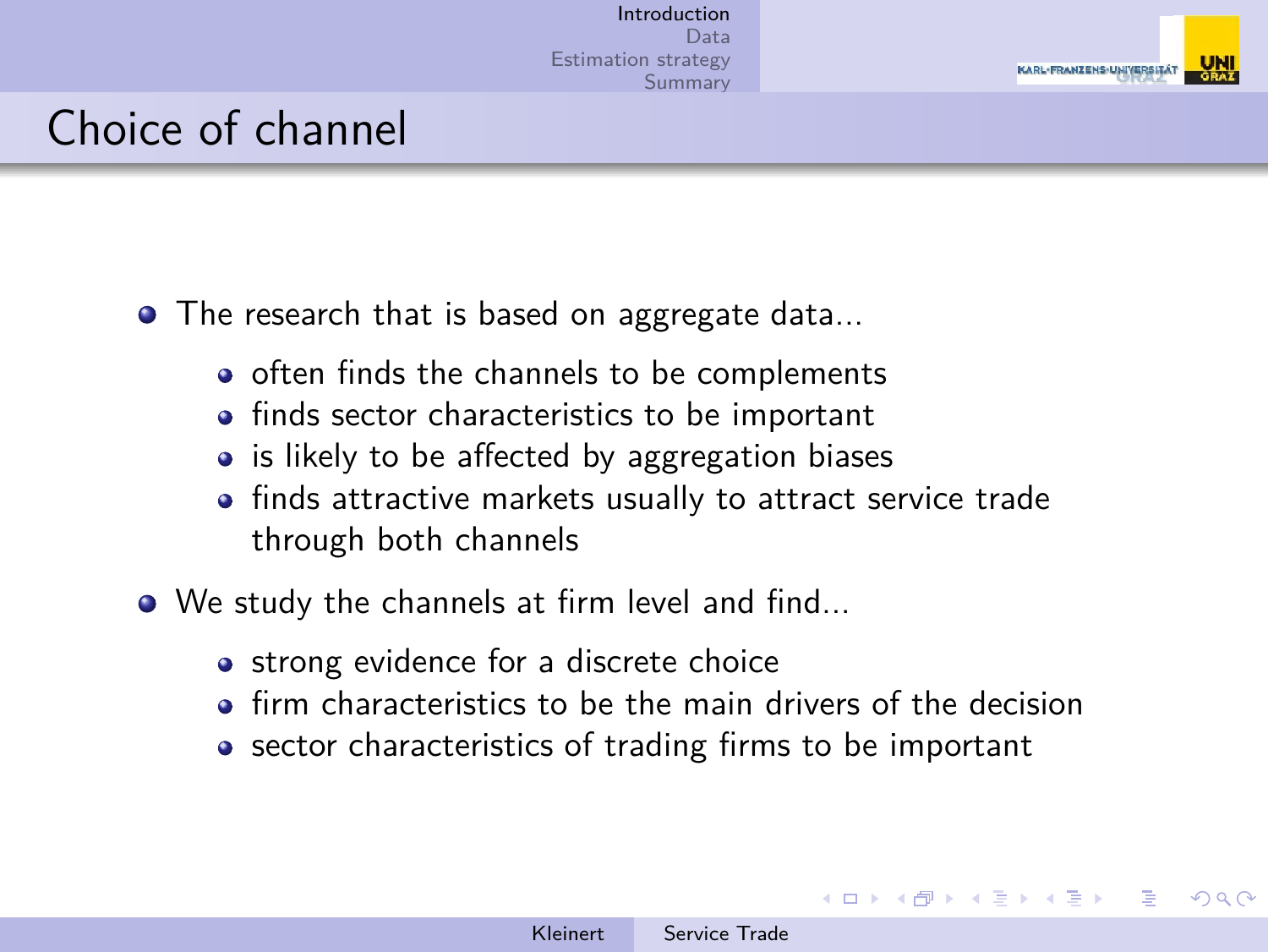

## The Data

- Two confidential micro data sets from the Deutsche Bundesbank
- Whole population of German exporters and importers
- **Cross-border supply from Balance of Payments Statistics** 
	- Every transaction with more than 12,500 Euro
	- Sector classification of trading firm
- **•** Service exports through affiliates sales from *MIcrodata Direct* Investment (MIDI)
	- Information on foreign affiliates
	- Some information on parent firms including sector classification

<span id="page-6-0"></span>∢ ロ ▶ ( 何 ) ( ミ ) ( ミ ) 。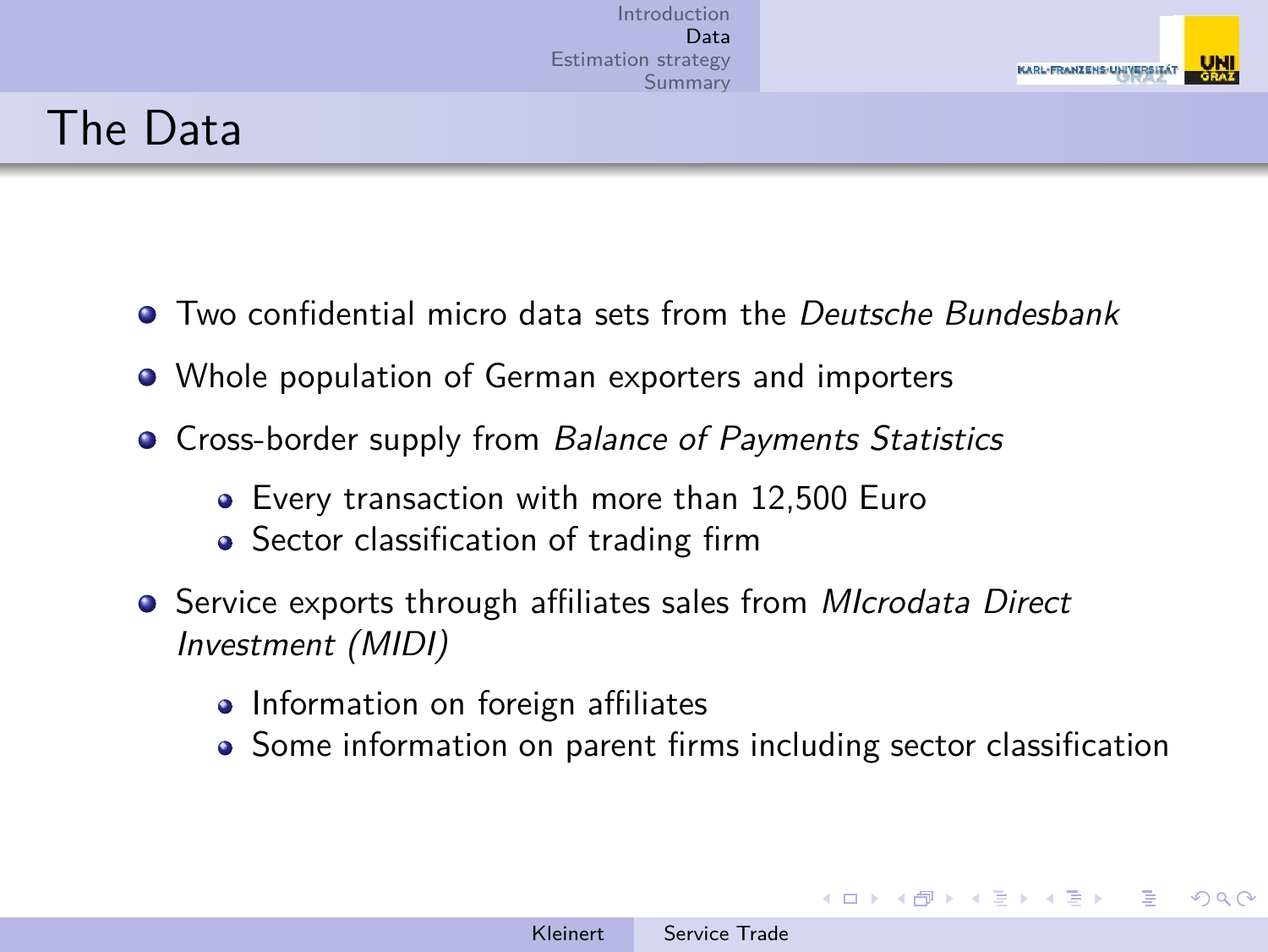

## The Sample

- **O** Data for 2005
- We excluded tourism and financial services
- Data for trade with 48 countries
- We use 9,848 observations (firm-country-service group-export channel)
	- 9,529 observations on cross-border exporters
	- 319 on German firms owning foreign service affiliates
- **•** Firms use in 201 cases both channels for the same service group-country combination

 $\leftarrow$   $\Box$   $\rightarrow$   $\leftarrow$   $\leftarrow$   $\Box$   $\rightarrow$   $\rightarrow$   $\leftarrow$   $\equiv$ 

医尿囊的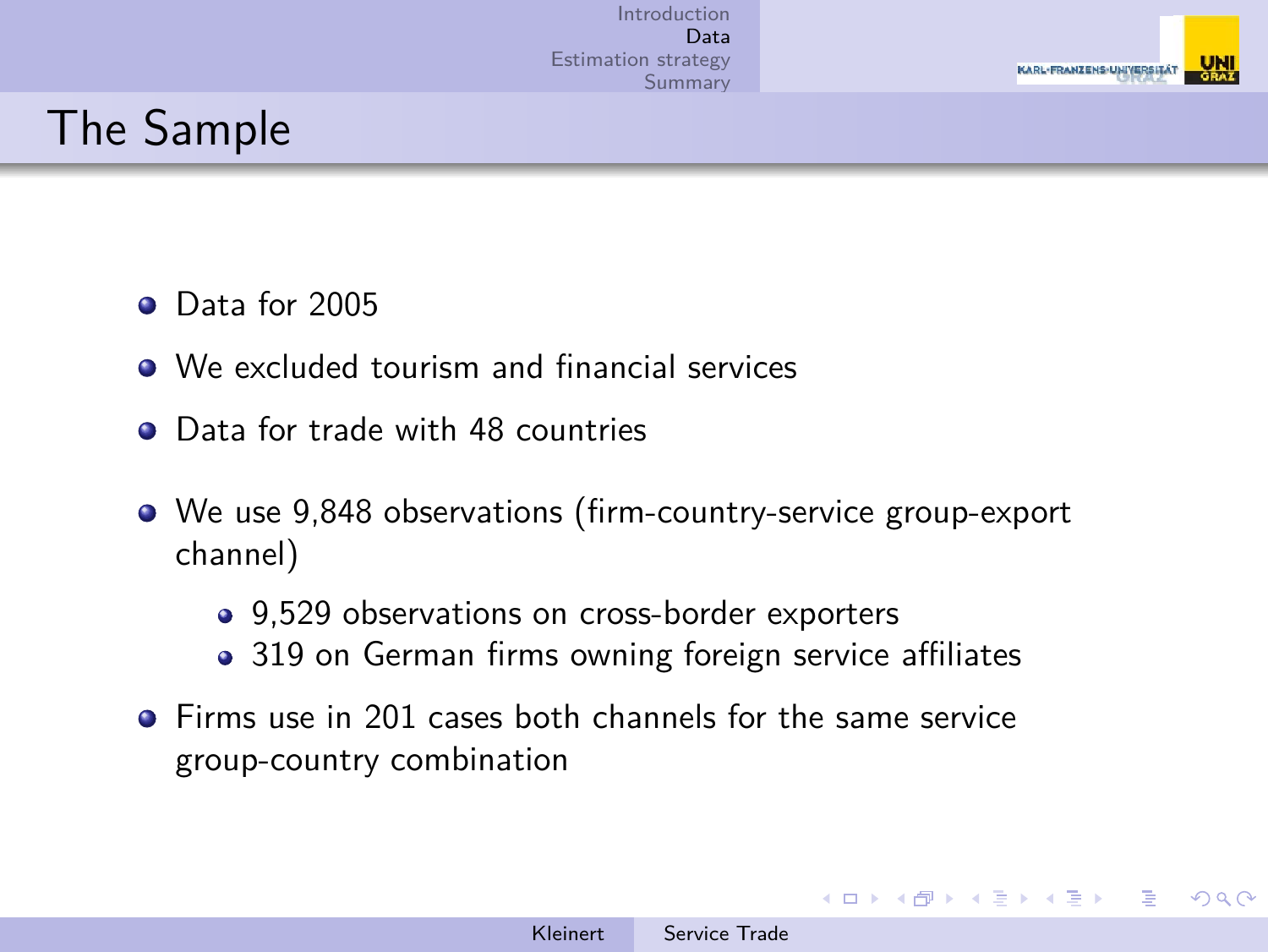

ミメスミメー

<span id="page-8-0"></span> $209$ 

### Discrete choice framework

- We assume a CES production function of a final good producer that includes intermediate services
	- Service supplier compare profits of the two channels when offering the services, respectively
	- If relative profits larger one, they choose production abroad

$$
\frac{\pi_k^{fa}}{\pi_k^{cb}} = (\delta w_H)^{\sigma - 1} \left[ \left( \frac{1}{w_F} \right)^{\sigma - 1} - \frac{F_F}{B_F} \left( \frac{1}{\gamma_i} \right)^{\sigma - 1} \right]
$$
(1)

- w wage
- *δ* trade costs of cross-border supply
- $\bullet$  F fixed costs
- *σ* elasticity of substitution
- $\bullet$  B size of foreign demand
- *γ* firm-specific productivity level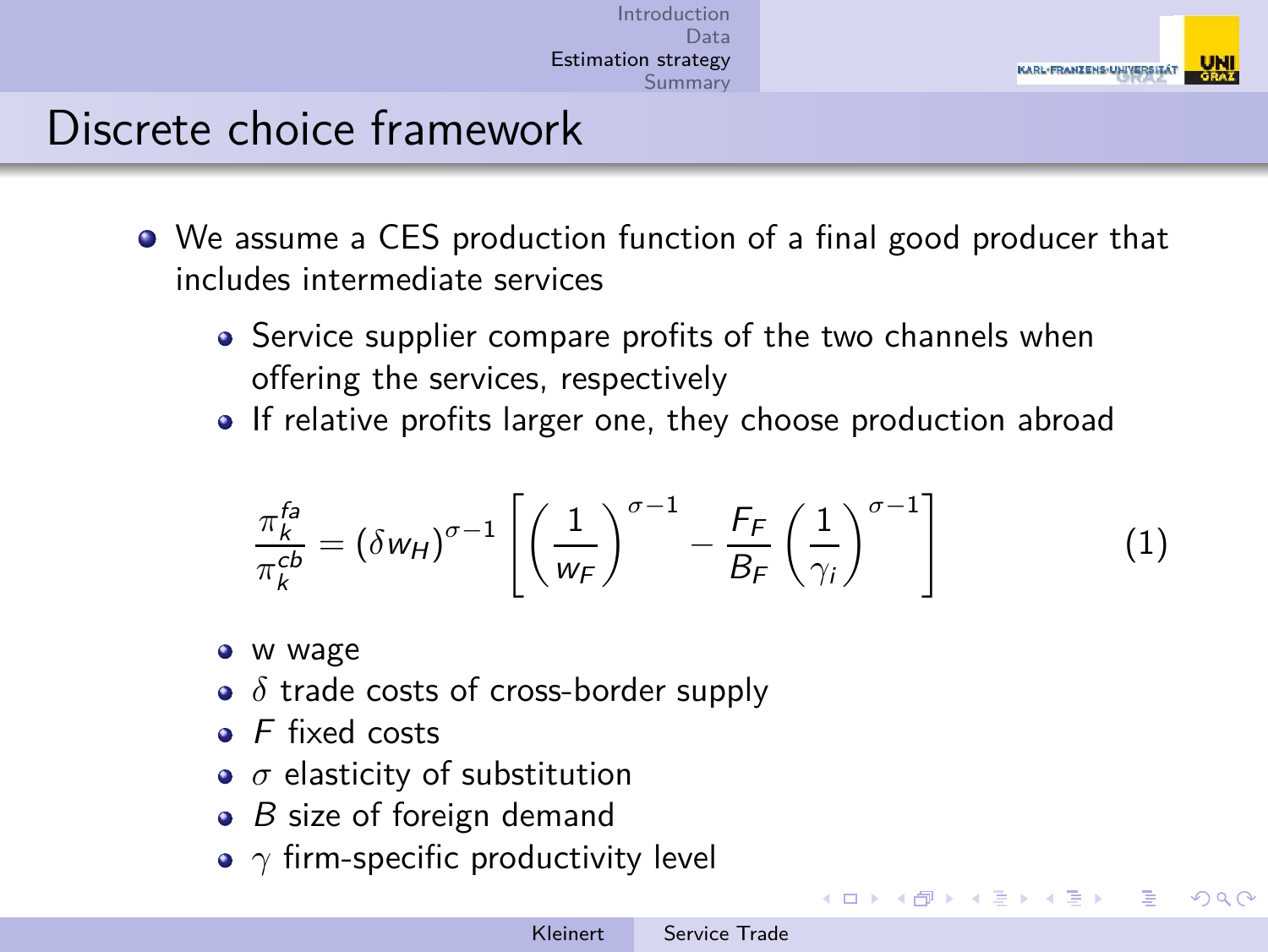

### Estimating a discrete choice

- Firm-country-product group-supply channel-combination unit of observation
- The strategies are actually mutually exclusive
	- Correlation between cross-border supply and commercial presence -0.98
	- 201 out of 9,647 combinations report both strategies

$$
Mode_{ijf} = \beta_0 + \beta_1 \ln(Productivity_i) + \beta_2 \ln(Wage_f) + \beta_3 \ln(Trade \ costs_{jf}) + \beta_4 \ln(Foreign \ costs_{jf}) + \beta_5 \ln(Marker \ size_f) + u_{ijf}
$$

 $1.7.1471$ 

ミメメミメー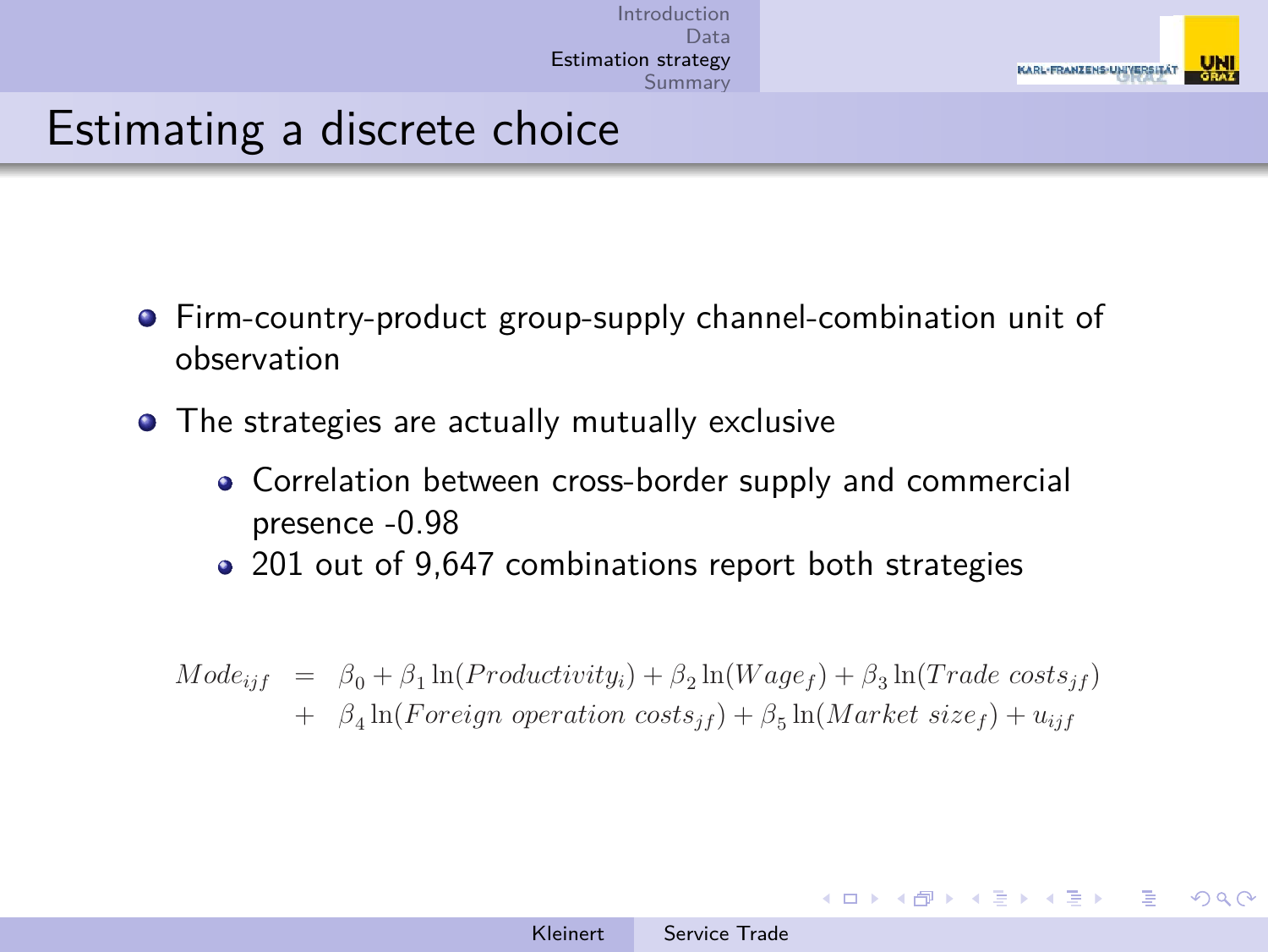

# Probit Regression Results: Choice of Channel, Marginal **Effects**

|                                | P1                          | P <sub>2</sub> |
|--------------------------------|-----------------------------|----------------|
|                                | (GDP <sub>per</sub> capita) | Wages)         |
| Internationalization           | $0.0004**$                  | $0.0004**$     |
|                                | (6.18)                      | (6.31)         |
| ln(Wage)                       |                             | $-0.0028*$     |
|                                |                             | $(-2.25)$      |
| $ln(GDP \text{ per } capital)$ | $-0.001$                    |                |
|                                | $(-1.12)$                   |                |
| ln(Distance)                   | 0.0004                      | 0.0003         |
|                                | (0.06)                      | (0.31)         |
| <b>Border</b>                  | 0.003                       | 0.003          |
|                                | (0.98)                      | (1.46)         |
| ln(GDP)                        | $0.005**$                   | $0.004**$      |
|                                | (5.31)                      | (4.51)         |
| $Aff$ sales                    | $0.080**$                   | $0.064**$      |
|                                | (4.83)                      | (3.66)         |
| Organizational costs           | $0.013**$                   | $0.017**$      |
|                                | (3.06)                      | (4.31)         |
| FDI restrictions               | 0.007                       | 0.001          |
|                                | (1.20)                      | (0.23)         |
| Heterogeneity                  | $0.001*$                    | $0.001*$       |
|                                | (2.13)                      | (2.09)         |
| Observations                   | 10,997                      | 9,647          |
| Countries                      | 76                          | 48             |
| Pseudo R2                      | 0.22                        | 0.23           |

メロメ メ御 メメ きょく ミメー  $QQ$ Ε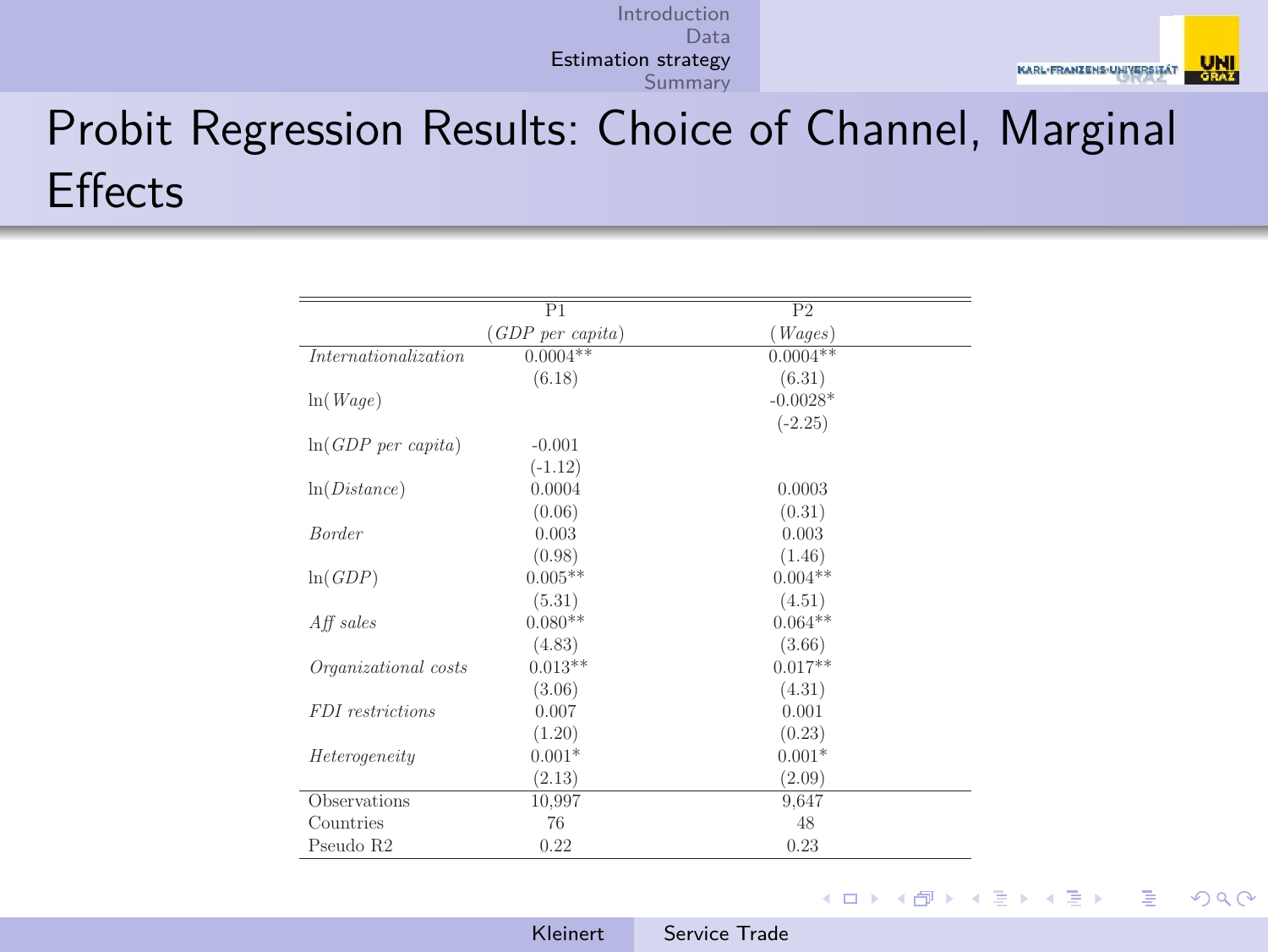

## GOL Regression Results: Choice of Channel including no-supply, zero inflated sample

|                      | Export        | Cross-border vs. |  |
|----------------------|---------------|------------------|--|
|                      | participation | affiliate sales  |  |
| Internationalization | $0.063**$     | $0.063**$        |  |
|                      | (8.45)        | (8.45)           |  |
| ln(Wage)             | $0.385**$     | $-0.333**$       |  |
|                      | (15.08)       | (4.08)           |  |
| ln(Distance)         | $-0.544**$    | $0.306**$        |  |
|                      | (25.99)       | (3.65)           |  |
| Border               | $0.132**$     | 0.168            |  |
|                      | (3.57)        | (1.00)           |  |
| ln(GDP)              | $0.538**$     | $-0.009$         |  |
|                      | (37.15)       | (0.13)           |  |
| $Aff$ sales          | $2.88**$      | 2.350            |  |
|                      | (10.00)       | (1.84)           |  |
| Organizational costs | $0.244*$      | $1.22**$         |  |
|                      | (2.20)        | (4.77)           |  |
| FDI restrictions     | 0.002         | 0.109            |  |
|                      | (0.02)        | (0.27)           |  |
| Heterogeneity        | $-0.013$      | 0.189            |  |
|                      | (0.39)        | (1.20)           |  |
| Observations         | 131,140       | 131,140          |  |
| Pseudo R2            | 0.29          | 0.29             |  |

メロメメ 倒 メメ きょくきょう  $\Omega$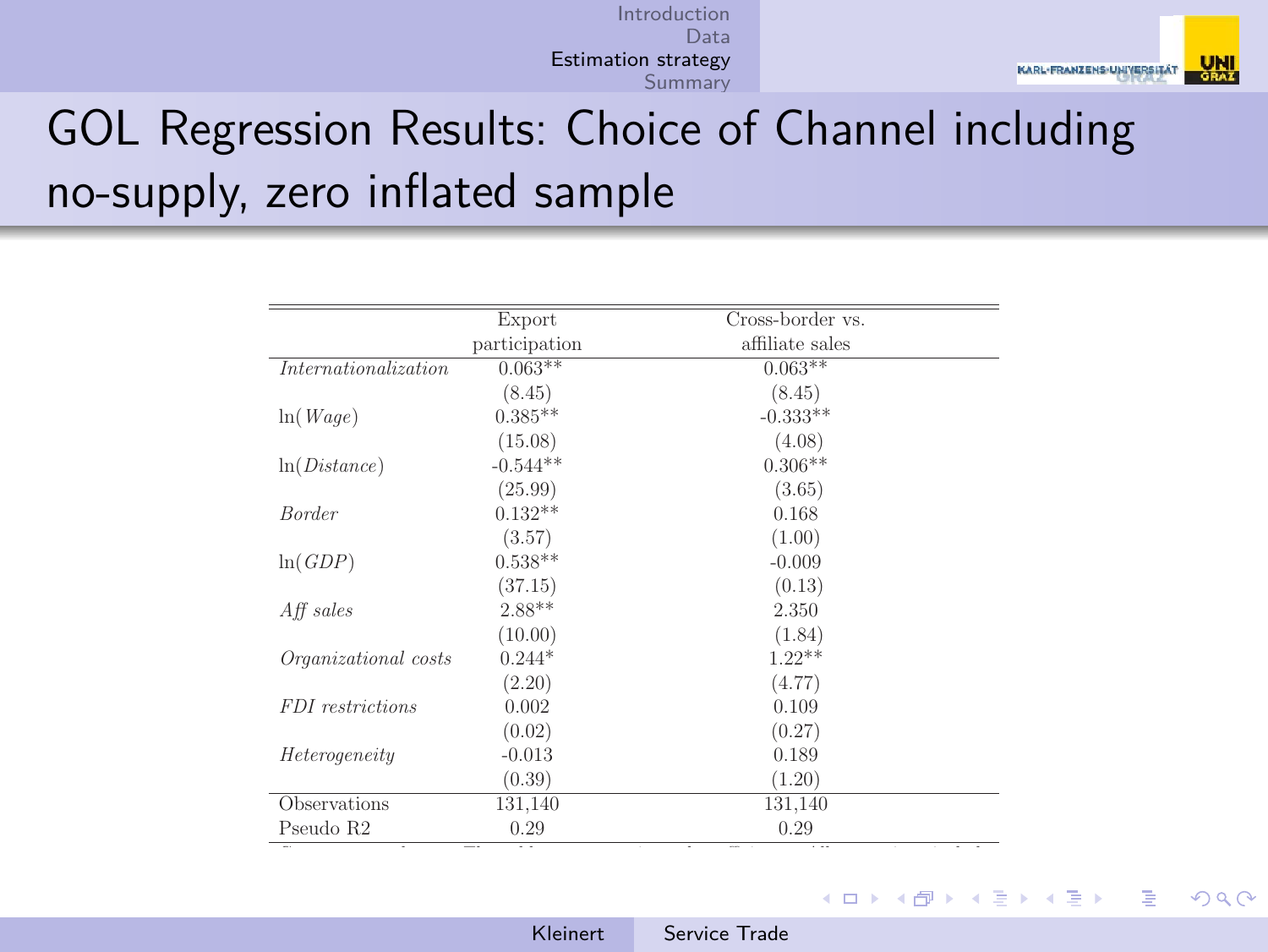

#### Robustness

We found our results robust with respect to the following checks and changes

- Poolability over the different sectors
- Change in ordering of the choices  $\rightarrow$  using a MNP yields comparable results
- Regrouping of the foreign affiliate observations that included both channel users

イロト イ何 ト イヨ ト イヨ トー